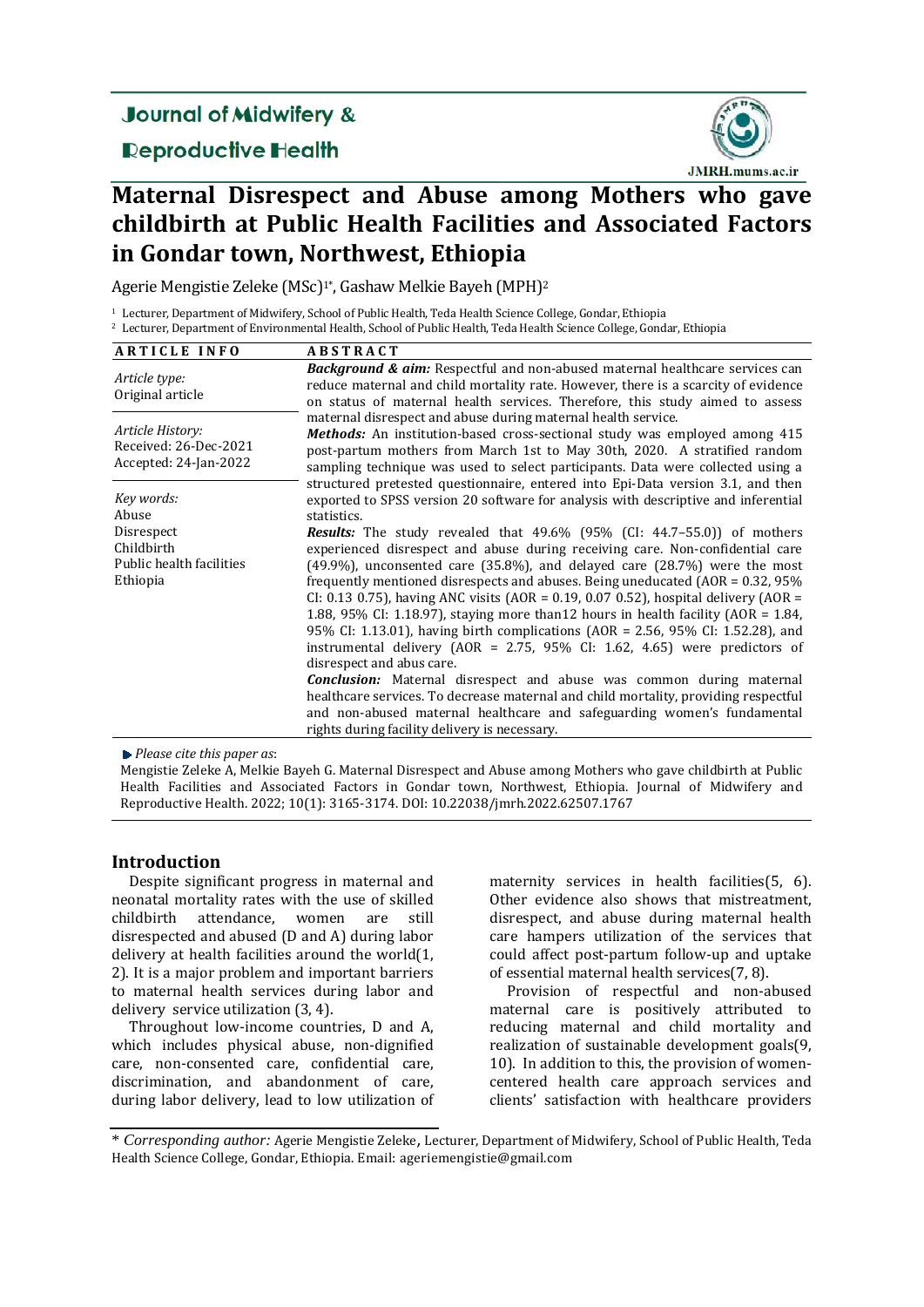are important elements to increase maternal health service utilization in a respectful manner(3, 11). Now, respectful maternity care is a top priority in the World Health Organization's (WHO) released a guideline on the prevention and elimination of D&A approach during provide facility-based childbirth(12). This guideline is very important to address the quality of maternal and newborn health (MNH) services by providing respectful maternity care  $(RMC)(12)$ . It also calls for fostering positive staff attitudes and behaviors to make conducive environment between women and provider during childbirth(13).

Even though Ethiopia's ministry of health compassionate, respectful, and caring (CRC) initiatives incorporated in a five-year health sector transformation plan agenda to improve service uptake and utilization of series in the health facilities, it has received number of child birth in health facility less attention barriers of accessing to the quality of services and choice of maternal care during labor and delivery $(14)$ . These showed that among the mothers who received only four ANC visits  $(43%)$  and, births attended in a health facility were 48% in Ethiopia (15, 16).

Previous research found that maternal disrespected and abused care during labor and delivery was significantly related to educational status, marital status, the barrier to skilled care utilization, poor maternal and neonatal outcomes in private health facilities, poor health facility management, lack of training and professional burnout, history of ANC, mode of delivery, parity, and mother's birth  $preferences(17-20)$ . In addition to exposing privacy and information of clients, they did not provide continuous emotional support, the intention to use the facility for delivery, and often not respect women's rights and ever physical abuse were increasing factors of D and A during maternity service in a health facility  $(21-23)$ . However, there is paucity evidence on the status of maternal D and A during maternal health service in the study setting after providing CRC training has been given to many health care providers. Thus, this study is aimed to determine the status of D and A of maternal health services among childbirth women who gave birth in public health facilities. Findings

from this research could help health administrators identify evidence-based interventions that could strength the quality of maternal service utilization.

### **Materials and Methods**

The institution-based cross-sectional study design was employed among 415 pregnant women in Gondar public health facilities Northwest Ethiopia from March 1 to May 30, 2020.

In Gondar town, there are eight public health centers, one teaching comprehensive referral public hospital, and two private hospitals for providing maternal health services. Most maternal health services, like antenatal care, labor delivery, postnatal, and vaccination services, are provided free of charge as exempted services. The study was done in all the eight health facilities: Gondar comprehensive referral hospital, Azezo, Maraki, Teda, Mentiwabe, Woleka, Belagig, and Geberiel health centers. 

The source population was all mothers who had given birth at Gondar governmental facilities were the study population while, the study population were included all the randomly selected post-partum mothers during the data collection period at postnatal Rome. Mothers who were fundamentally unstable after delivery and those who had postnatal depression were excluded from the study.

The sample size was determined by using a single population proportion formula based on the following assumptions: 95% level of confidence. 

The sample size was estimated using single population proportion which was prevalence of disrespect and abuse ( $P = 57\%$ )from a previous study(24).  $5\%$  marginal error and  $10\%$  nonresponse rate yielded the final sample size was 415 postpartum mothers. According to the facility statistics of Gondar town health administration reports showed that the annual number of deliveries in eight public health facilities was 3450. Each participant was selected using a stratified random sampling technique from nine health facilities Gondar town and the sample size was proportionally allocated to all eight health centers and one hospital based on an average annual labor and delivery rate.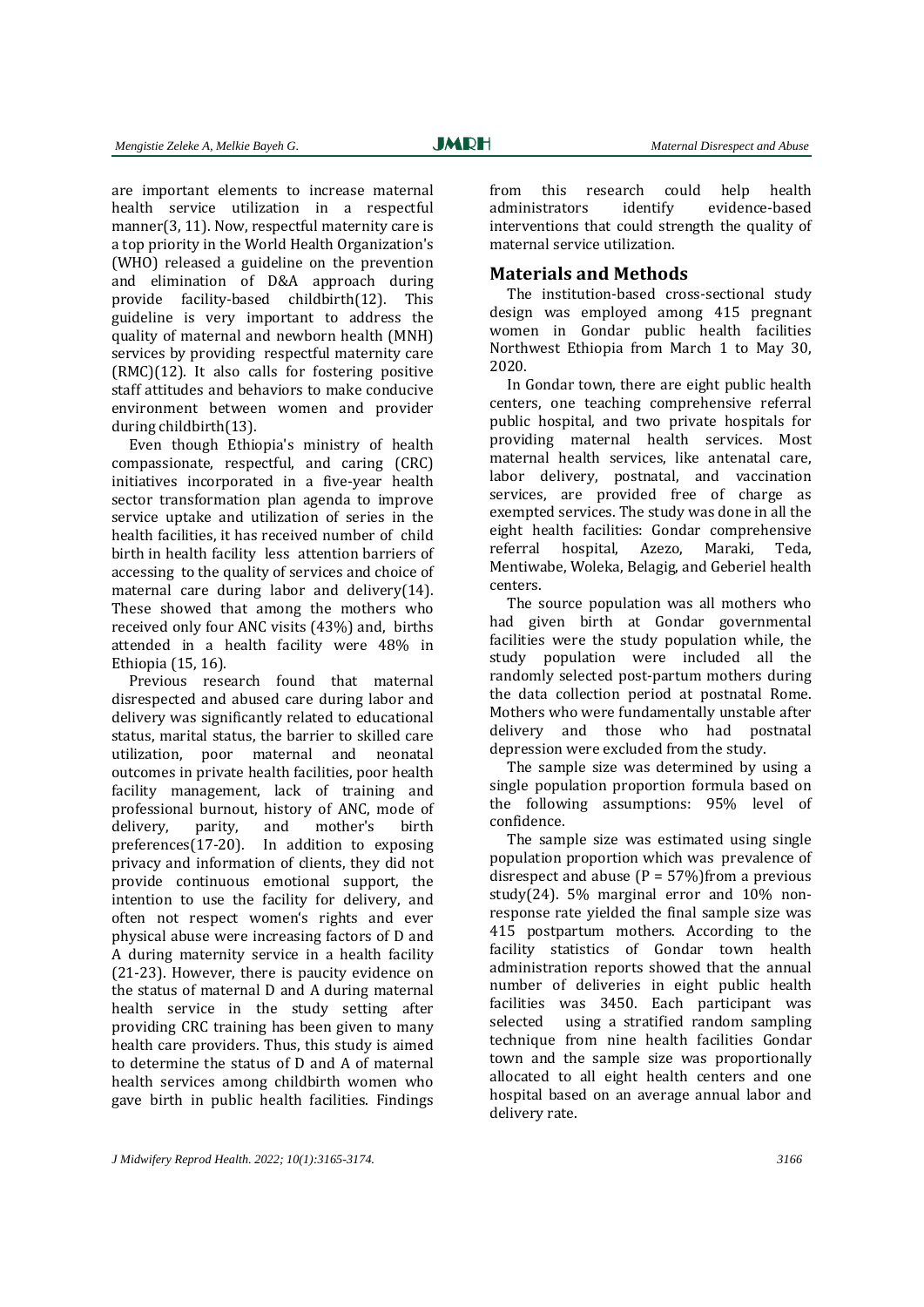The data collection tool were prepared from D and A during childbirth was measured using eight performance standards (categories of disrespect, unfriendly care, and abuse) and their respective verification criteria which developed by Bowser and Hill's framework(25) and respectful maternity care toolkits. Data were collected using a structured questionnaire from the study participants. The tools consist of three sections; socio-demographic, obstetric characteristics, and categories of disrespect and abuse experienced during childbirth at facilities. Data were collected by three BSc degree holder midwife profession and one master degree holder who work in the other than study area.

Face and content validity of the study instrument was done by allocating the instrument to review by experts in companionate and respectful trainers. Each item of the instruments was reviewed to ensure their appropriateness and ability to meet the stated objective of the study. Necessary corrections were effected on the research instruments after review by experts.

The reliability of the questionnaire was assessed through test-retest method to access stability of the research instruments. This involved administering the questionnaire to pregnant women in a health facility within the study area. This was repeated two weeks apart while internal consistency of questionnaire was examined by calculating Cronbach's alpha value (Cronbach's alpha value  $=$  0.71) for the questionnaire. Multicollinearity was also checked to see the linear correlation between the independent variables by using a standard error and variance inflation factor. Variables with the standard error of  $>2$  and the variance inflation factor (VIF) from one to ten were checked by the multiple analysis. The continuous variables such as age were tested using the normal curve with a histogram

A pre-test was done on 5  $%$  of the sample size (20 participants) in Dabat health facility. One day training was given both for the data collectors and supervisor before the actual data collection. During data collection, the supervisor has checked how the data collection process was going on. At the end of each data collection, the principal investigators also checked the completeness of the filled questionnaires.

The outcome variable was maternal D and A during maternal health care, while others like socio-demographic variables (including age, religion, residence, occupation, education, family size and marital status, monthly income) and obstetric history (parity, pregnancy status, ANC follow-up, place of delivery, length of stay in health facility) were the explanatory variables

The status of maternal disrespect and abuse during childbirth was assessed based on a on a related nine categories (physical abuse, nonconsented care, non-dignified care, discrimination, abandonment/neglect, detention, non confidential, untimely care, and non-friendly care) of maternal disrespect and abuse during childbirth questionnaire which contained a (yes and no), which were used for the analysis of the responses. Accordingly, the mean of the responses was computed. Participants who had at least one of the nine categories faced disrespect and abuse during child birth services were labeled as having disrespect and abuse care during childbirth $(25)$ . Timely care means providing service within less than one hour with practiced cultural rituals in the health facility( $26$ ). Friendly care is care that provides services that are acceptable to the woman, like respecting her beliefs, traditions, and culture. It includes a family, partner, or other support person in care "provides relevant and feasible advice." It empowers a woman and her family to become active participants in care. considers the rights of the woman (right to information about her health, the right to be informed about what to expect during the visit. and obtains permission/consent before exams and procedures (27). All healthcare staff ensures that they have good interpersonal communication skills to consider the woman's emotional, psychological, and social well-being.

Data entry were performed using the statistical program Epi-Data version 3.1 and then exported into SPSS version 20 for analysis. Binary logistic regression (Bivariable and multiple) was performed to identify statistically significant variables using a cut-off p-value  $\leq$ 0.25 in the bivariable analysis to identify candidate variables for multiple logistic regressions. P-value of less than 0.05 was declared significant in the multiple binary logistic regression models.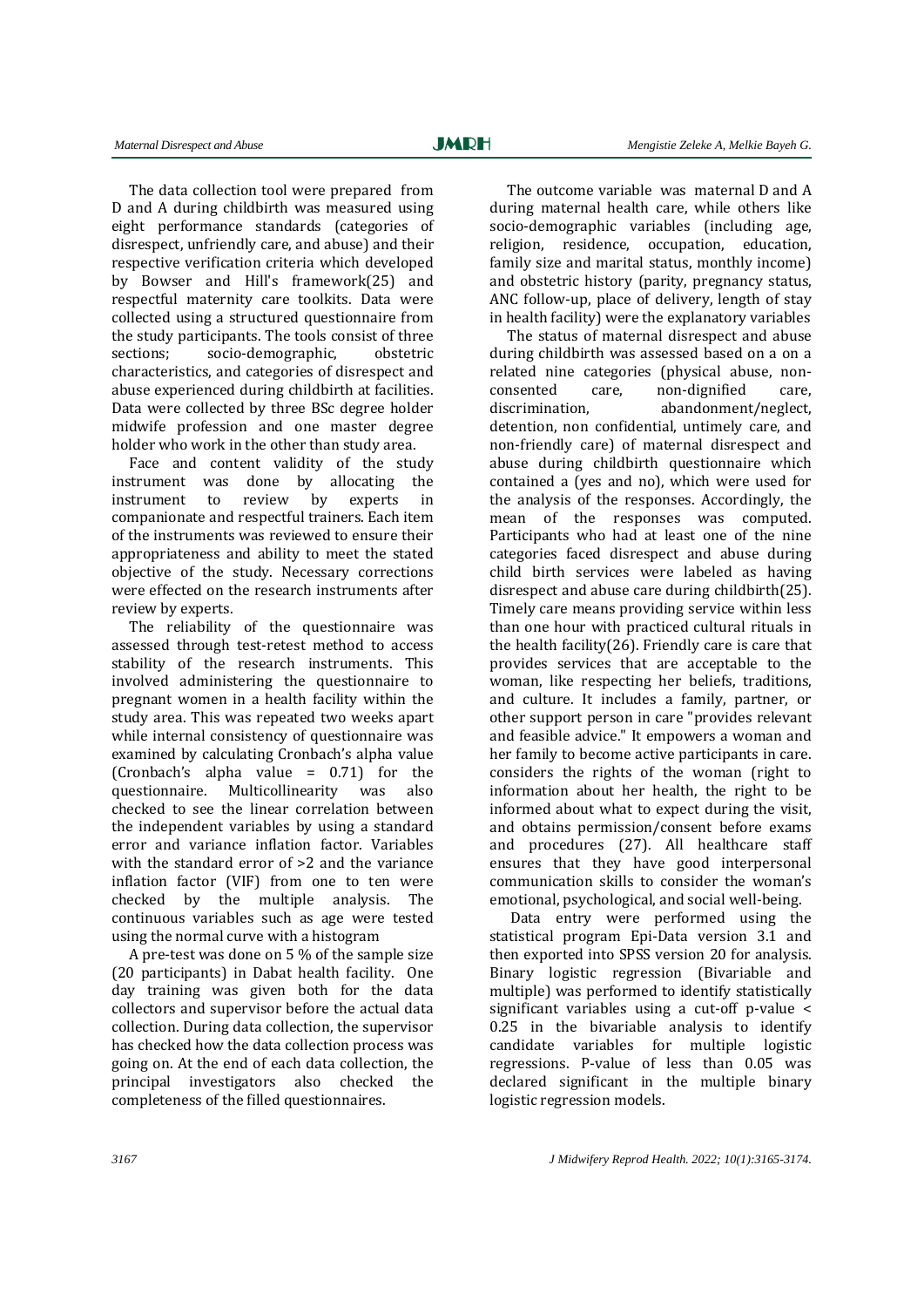Ethical approval was obtained from the Ethical Review Committee of Amhara Public Health Institution (APHI). After an official letter had been submitted to the North Gondar zonal health department's office, permission letters were collected from both North Gondar zonal health department's office and each health facility office. Informed verbal consent was obtained from the study respondents. Names or specific addresses of the study participants were coded and kept anonymous, and confidentiality was assured. Their rights not to participate, not to answer any or all questions at any time they want were respected.

#### **Results**

A total of 407 post-partum mothers were involved in the final analysis, with a response rate of 97.1%. The mean age of the respondents was  $29.11$  years (SD 6.12), and  $28.7\%$  of the respondents were aged between 25 and 29 years. 

Table 1. Socio-demographic characteristics of maternal D and during maternal health care in Gondar town, northwest Ethiopia,  $2020(n=407)$ 

| <b>Characteristics</b>         | Frequency (%) |  |  |
|--------------------------------|---------------|--|--|
| Age                            |               |  |  |
| 15-19                          | 31 (7.6)      |  |  |
| $20 - 24$                      | 79 (19.4)     |  |  |
| 25-29                          | 117 (28.7)    |  |  |
| 30-34                          | 106 (26.0)    |  |  |
| $\geq$ 35                      | 74 (18.3)     |  |  |
| <b>Religion</b>                |               |  |  |
| Orthodox                       | 206 (50.6)    |  |  |
| Muslim                         | 53 (13.0)     |  |  |
| Catholic                       | 77 (18.9)     |  |  |
| Protestant                     | 59 (14.5)     |  |  |
| <b>Others</b>                  | 12 (2.9)      |  |  |
| <b>Educational status</b>      |               |  |  |
| No formal education            | 93 (22.9)     |  |  |
| Primary school                 | 209 (51.4)    |  |  |
| Secondary school               | 39 (9.6)      |  |  |
| 66 (16.2)<br>Diploma and above |               |  |  |
| <b>Occupation</b>              |               |  |  |
| House wife                     | 166 (40.8)    |  |  |
| Private business               | 49 (12.0)     |  |  |
| Government employee            | 87 (21.4)     |  |  |
| merchant                       | 90 (22.1)     |  |  |
| Others                         | 15(3.7)       |  |  |
| family monthly income of       |               |  |  |
| < 1500                         | 63 (15.5)     |  |  |
| 1501-2500                      | 63 (15.5)     |  |  |
| >2501                          | 281 (69.0)    |  |  |

| <b>Characteristics</b> | Frequency (%) |
|------------------------|---------------|
| <b>Residence</b>       |               |
| Urban                  | 157 (38.6)    |
| Rural                  | 250 (61.4)    |

Almost half of the  $206$  (50.6%) belonged to the Amhara ethnic group, were Christians, and were married (59.7%).Regarding respondents' occupations, about 166 (40.8%) were housewives, and more than two-thirds  $(69.0\%)$ of them had an average monthly family income of more than 2501 Ethiopian birr. Two hundred and fifty  $(61.4\%)$  of post-partum mothers were from rural catchment areas. More than half of the  $209$   $(51.4\%)$  had a primary level of education (

Table **1**). 

#### **Obstetric characteristics**

Of those, nearly two-thirds  $(63.4\%)$  of mothers were multiparous. The majority (81.8%) had ANC follow-up for their recent pregnancies, of which  $56.7\%$  had four or more visits. The majority of pregnancies  $(89.9\%)$  of recent deliveries were wanted and supported; 70.3% of mothers gave birth through spontaneous vaginal deliveries (SVD), and 55.5% of births were attended by midwives, of which 55.5% were male providers. About 31% of mothers faced birth complications during labor and delivery, and 34.4% stayed in the hospital more than twelve hours after delivery at a health facility (Table 2).

#### **Maternal D and A during maternal health care**

Of the total participants, 49.6% of mothers experienced at least one form of D and A, of which 35.9% of mothers reported nonconsented care, half (49.9%) of them also witnessed non-confidential care, and 17% of mothers experienced abuses, of which physical abuse  $(92.1\%)$  and verbal insult  $(91.6\%)$  were the most common abuses mentioned. Mothers reported that about  $33$   $(8.1\%)$  of health providers speak in a language that mothers can't understand. From 407 respondents, 32 (7.9%) of women were not saved from physical harm or ill-treatment, slapped and pushed during give birth (Table 3).

*J Midwifery Reprod Health. 2022; 10(1):3165-3174. 3168*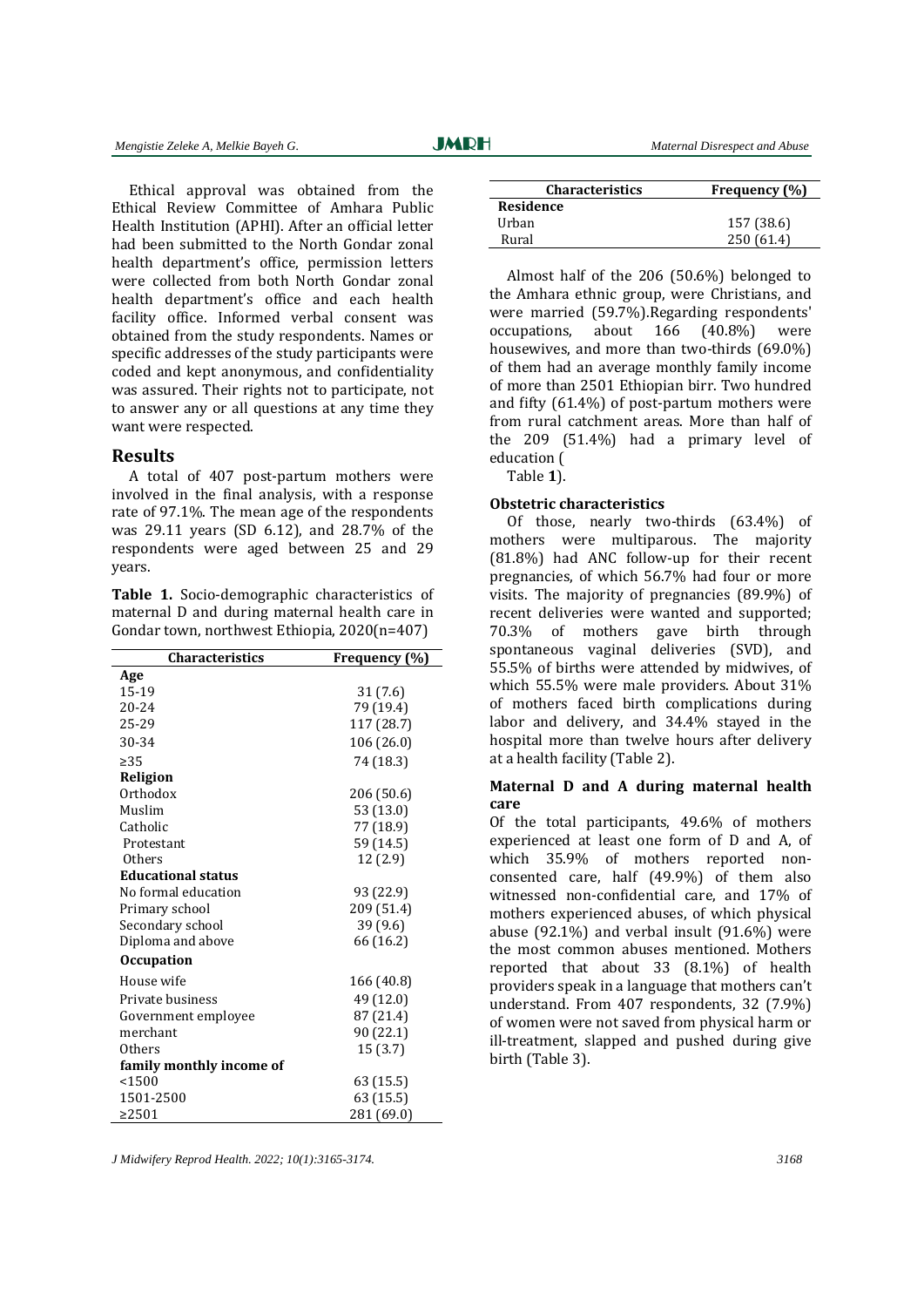| Table 2. Obstetric characteristics of maternal D |  |  |  |  |
|--------------------------------------------------|--|--|--|--|
| and A during maternal health care in Gondar      |  |  |  |  |
| town, northwest Ethiopia, 2020 (n=407)           |  |  |  |  |

| Variable                                      | Frequency (%) |  |  |
|-----------------------------------------------|---------------|--|--|
| Parity                                        |               |  |  |
| Perimiparous                                  | 149 (36.4)    |  |  |
| Multiparous                                   | 258 (63.6)    |  |  |
| Pregnancy status                              |               |  |  |
| Wanted /planed                                | 366 (89.9)    |  |  |
| Unwanted /unplanned                           | 41(10.1)      |  |  |
| Had ANC follow up for the recent pregnancies  |               |  |  |
| <b>Yes</b>                                    | 374 (81.8)    |  |  |
| N <sub>0</sub>                                | 33 (10.1)     |  |  |
| Number of ANC visits (n=374(                  |               |  |  |
| 1-3                                           | 162 (43.3)    |  |  |
| >4                                            | 212 (56.7)    |  |  |
| Place of ANC                                  |               |  |  |
| Public                                        | 296 (72.7)    |  |  |
| Private                                       | 78 (19.2)     |  |  |
| Previous history of delivery in public health |               |  |  |
| facilities                                    |               |  |  |
| Yes<br>Nο                                     | 205 (50.4)    |  |  |
| Place of delivery for recent                  | 203 (49.6)    |  |  |
| birth                                         |               |  |  |
| Hospital                                      | 222 (54.5)    |  |  |
| Health center                                 | 185 (45.5)    |  |  |
| mod of delivery current pregnancy             |               |  |  |
| <b>SVD</b>                                    | 274 (67.3)    |  |  |
| Instrumental                                  | 118 (29.0)    |  |  |
| C/S                                           | 15 (3.7)      |  |  |
| Who attend the labor and delivery             |               |  |  |
| Doctor                                        | 162 (39.8)    |  |  |
| Midwife                                       | 226 (55.7)    |  |  |
| 0ther                                         | 19 (4.7)      |  |  |
| Sex of labor attendant                        |               |  |  |
| Male                                          | 192 (47.2)    |  |  |
| Female                                        | 149 (36.6)    |  |  |
| Both                                          | 66 (16.2)     |  |  |
| <b>Had birth complications</b>                |               |  |  |

| <b>Variable</b>                                        | Frequency (%)             |  |  |
|--------------------------------------------------------|---------------------------|--|--|
| Yes                                                    | 126 (31.0)                |  |  |
| No                                                     | 281 (69.0)                |  |  |
| Length of stay in health facility                      |                           |  |  |
| ≤12 hour                                               | 267 (65.6)                |  |  |
| >12 hours                                              | 140 (34.4)                |  |  |
| Intention<br>to                                        | give birth for the future |  |  |
| pregnancies                                            |                           |  |  |
| Yes                                                    | 368 (90.4)                |  |  |
| 39(9.6)<br>N٥                                          |                           |  |  |
| The reason unintentional to give birth at HF           |                           |  |  |
| $N = 39$                                               |                           |  |  |
| I am to satisfied                                      | 24(5.9)                   |  |  |
| Home is better                                         | 15(3.7)                   |  |  |
| Note: (* Remind as HC- health center, SVD- spontaneous |                           |  |  |

vaginal delivery, CS-caesarian section and HF-health facility

Factors with D and A of maternal health care Findings from binary logistic regression analysis, age, and mother's level of education, family monthly income, parity, and mode of delivery, health facility difference, faced complications, and length of hospital stay above 12 hours have a p-value less than 0.2, which makes them candidates for multiple logistic regressions. Predictors for maternal D and A experienced during health care service provision In multiple logistic regression, the mother's level of education, having mothers' ANC follow-up, mode of delivery, delivered in hospital, complications, and length of hospital stay greater than 12 hours were significantly associated with experience of maternal D and A during health care service provision.

Thus, among mothers who had no formal education, the odds of maternal disrespect and abuse were increased by 3.3 times compared to those who had a diploma and above  $(AOR =$ 3.32, 95% CI: 2.135-9.753).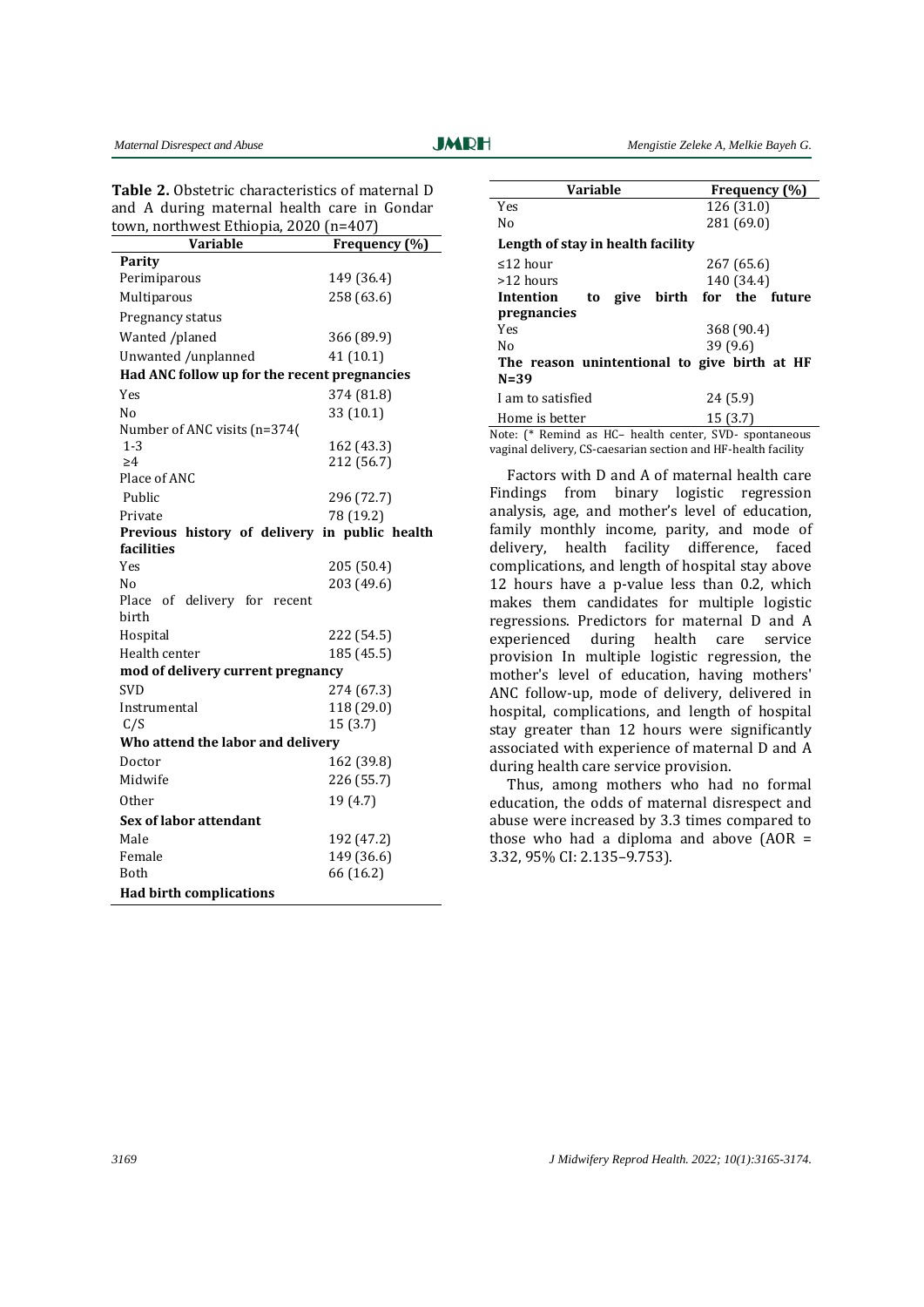Table 3. The categories of D and A care during childbirth Care in Gondar town, Health facility, Northwest, Ethiopia, 2020

| Maternal disrespect and abuse domains<br><b>Experienced disrespect and abuse</b> |           |           |
|----------------------------------------------------------------------------------|-----------|-----------|
| Un friendly care                                                                 | Yes %     | No %      |
| I felt that HW cared with a kind approach                                        | 377(92.6) | 30(7.4)   |
| Health professional treated me with respect                                      | 370(90.9) | 37(9.1)   |
| Health professional speak in a language that can understand                      | 374(91.9) | 33(8.1)   |
| Health professional called me by my name                                         | 370(90.9) | 37(9.1)   |
| Health professional explain to you all the procedures                            | 356(87.5) | 51(12.5)  |
| Health professional explain the results of the health examination                | 356(87.5) | 51(12.5)  |
| <b>Abused care</b>                                                               |           |           |
| Health professional physically hit, slapped, pushed, pinched                     | 375(92.1) | 32(7.9)   |
| Verbally (insulting) abuse                                                       | 373(91.6) | 34(8.4)   |
| Separate mother from neonate without evidence                                    | 44(10.8)  | 363(89.2) |
| Support staffs inappropriate way                                                 | 356(87.5) | 51(12.5)  |
| Receiving unscientific pain-relief treatment                                     | 46(11.3)  | 361(89.7) |
| Not timely care (delayed care)                                                   |           |           |
| Denied from food unless medically necessitated                                   | 50(12.3)  | 357(87.7) |
| Waite long time before receiving service                                         | 99(24.3)  | 308(75.7) |
| practice cultural rituals in the facility                                        | 310(76.2) | 97(23.8)  |
| <b>Discrimination care</b>                                                       |           |           |
| Service delayed due to internal problem                                          | 81(19.9)  | 326(80.1) |
| Health professional didn't uses drapes                                           | 141(34.6) | 266(65.4) |
| Health professional discussed private health information                         | 277(68.1  | 130(31.9) |
| Non-consented care                                                               |           |           |
| Health professional keeping my information                                       | 378(92.9) | 29(7.1)   |
| Health professional has well come face greeting mother                           | 328(80.4) | 79(19.6)  |
| Health professional encourage mother to ask questions                            | 301(74.0) | 106(24.0) |
| Health professional obtains permission any procedure                             | 99(24.3)  | 308(75.4) |
| Non-confidential care                                                            |           |           |
| Health professional not-explain what is being done                               | 100(24.6) | 307(75.4) |
| Health professional use non-dignified speaking rudely                            | 45(11.1)  | 362(88.9) |
| Health professional shouted at or scolded you                                    | 59(14.5)  | 348(85.5) |
| Non-dignified care                                                               |           |           |
| Health professional made negative comments about you                             |           |           |
| delay in receiving care after decision made                                      | 366(89.9) | 41(10.1)  |
| Health professional not provide supplies, if available                           | 41(10.1)  | 366(89.9) |
| Abandonment / neglect                                                            |           |           |
| Health professional ignored when you called for help                             | 387(95.1) | 20(4.9)   |
| Health professional delay service even when staffing is adequate                 | 24(5.9)   | 383(94.1) |
| Health professional discriminated by any differences                             | 374(91.9) | 33(8.1)   |
| Health professional discriminated by ages                                        | 371(91.2) | 36(8.8)   |
| Detention in the health facilities                                               |           |           |
| Retain in the health facility due to unable to pay                               | 370(90.9) | 37(9.1)   |
| Failure to settle medical bills                                                  | 350(86.0) | 57(14.0)  |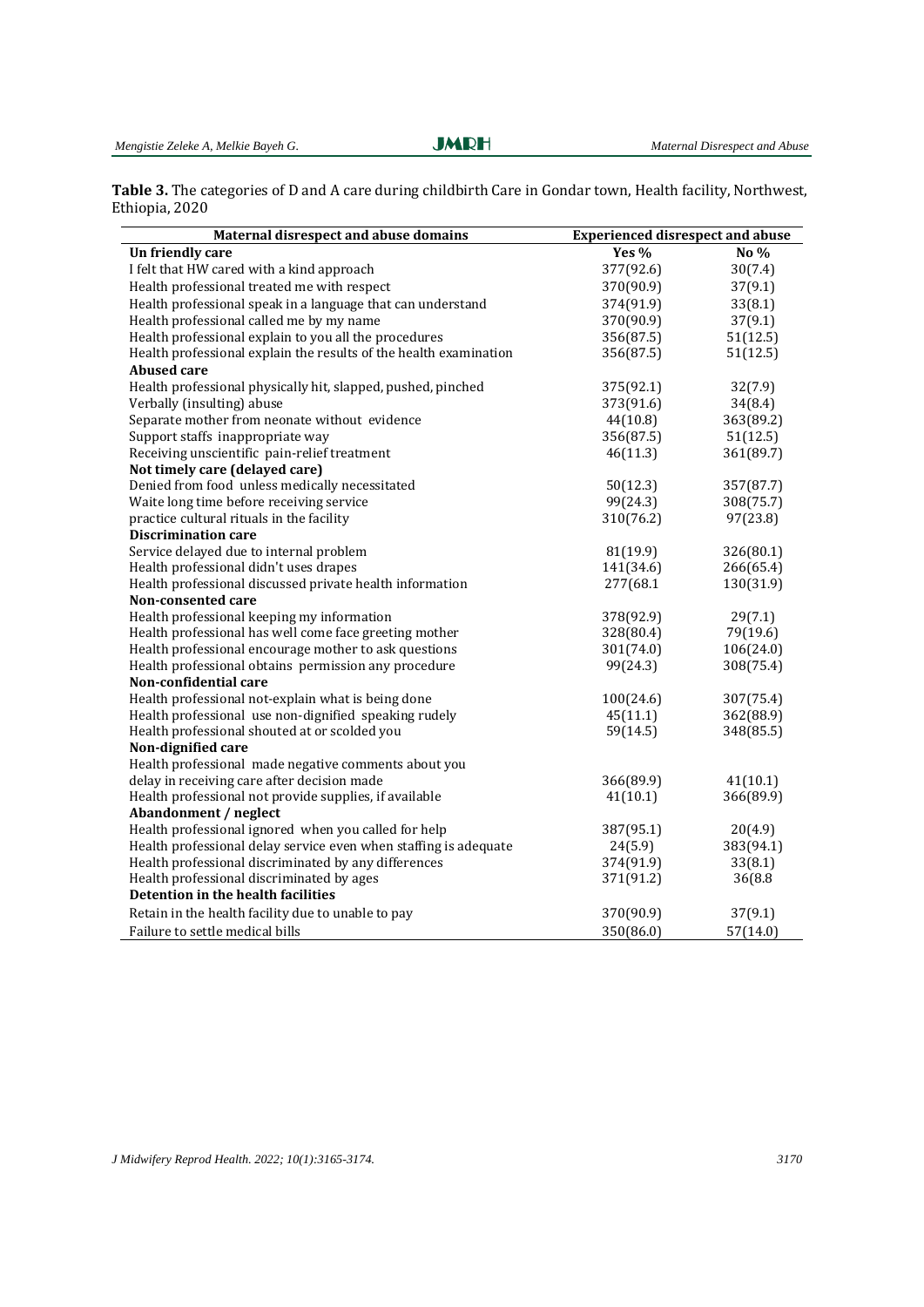**JMRH** 

**Table 4.** Bivariate and multiple logistic regression analysis of D and A and their explanatory variables, in Gondar town Health facility, Northwest Ethiopia 2020 ( $n=407$ )

|                                   | Disrespectful & abuse |                | <b>COR(95% CI)</b>     | AOR(95% CI)              |
|-----------------------------------|-----------------------|----------------|------------------------|--------------------------|
| <b>Variables</b>                  | care                  |                |                        |                          |
|                                   | Yes                   | N <sub>o</sub> |                        |                          |
| Age                               |                       |                |                        |                          |
| 15-19                             | 10                    | 21             | $0.66(0.593 - 3.506)$  | 3.26(0.812-13.400)       |
| $20 - 24$                         | 42                    | 37             | $1.57(0.335 - 1.203)$  | $0.61(0.231 - 1.556)$    |
| 25-29                             | 62                    | 55             | $1.56(0.355 - 1.151)$  | $0.60(0.246 - 1.430)$    |
| 30-34                             | 57                    | 49             | $1.61(0.340 - 1.128)$  | $0.59(0.235 - 1.468)$    |
| $\geq$ 35                         | 31                    | 43             | 1.00                   | 1.00                     |
| <b>Educational status</b>         |                       |                |                        |                          |
| No formal education               | 47                    | 46             | 2.96(1.894-5.388)      | $3.32(2.135 - 9.753)*$   |
| Primary                           | 86                    | 123            | 2.02(0.763-3.504)      | 1.44(0.734-2.813)        |
| Secondary                         | 15                    | 24             | 1.80(1.484-2.844)      | $0.98(0.383 - 2.483)$    |
| Diploma and above                 | 17                    | 49             | 1.00                   | 1.00                     |
| <b>Monthly income</b>             |                       |                |                        |                          |
| ≤1500                             | 27                    | 36             | $0.44(0.997 - 4.121)$  | $0.58(0.337 - 1.296)$    |
| 1500-2500                         | 38                    | 25             | $0.89(1.303 - 3.3951)$ | 1.56(0.783-3.086         |
| >2500                             | 177                   | 104            | 1.00                   | 1.00                     |
| Parity                            |                       |                |                        |                          |
| Perimiparous                      | 82                    | 67             | 1.00                   | 1.00                     |
| Multiparous                       | 160                   | 98             | 1.33(0.896-2.014)      | 1.34(0.684-2.623)        |
| <b>ANC</b> follow up              |                       |                |                        |                          |
| Yes                               | 177                   | 197            | $0.29(0.126 - 0.654)$  | $0.20(0.075 - 0.525)$ ** |
| N <sub>o</sub>                    | 25                    | 8              | 1.00                   | 1.00                     |
| <b>Current mode of delivery</b>   |                       |                |                        |                          |
| <b>SVD</b>                        | 155                   | 119            | 1.00                   | 1.00                     |
| Assisting Instrumental            | 41                    | 77             | $0.41(1.563 - 3.828)$  | $2.29(1.367 - 3.851)$ *  |
| C/S                               | 6                     | 9              | $0.52(0.677 - 5.641)$  | 1.31(0.395-4.316)        |
| <b>Health facility</b>            |                       |                |                        |                          |
| Hospital                          | 113                   | 92             | $0.70(0.896 - 2.014)$  | $1.88(1.183 - 2.977)*$   |
| Health center                     | 129                   | 73             | 1.00                   | 1.00                     |
| <b>Birth outcome complication</b> |                       |                |                        |                          |
| Yes                               | 110                   | 103            | $0.50(0.335 - 0.751)$  | $2.56(1.525 - 4.283)$ ** |
| No                                | 132                   | 62             | 1.00                   | 1.00                     |
| Stay more than 12 hour            |                       |                |                        |                          |
| Yes                               | 118                   | 105            | $0.54(0.263 - 0.590)$  | 2.69(2.038-4.728) *      |
| N <sub>o</sub>                    | 124                   | 60             | 1.00                   | 1.00                     |
| Length of stay in hospital        |                       |                |                        |                          |
| $\leq$ 12 hours                   | 146                   | 121            | 1.00                   | 1.00                     |
| >12hours                          | 56                    | 84             | 1.81(1.195-2.741)      | $1.84(1.129-3.007)*$     |

Key: \* significant at p-value <0.05, P-value\*\*  $\leq$  0.001, 1.00= Reference

### **Discussion**

The aim of this analysis was to search the level of maternal D and A during maternal health care delivery. Based dimensions of the Bowser and Hill  $(2010)$  landscape analysis of disrespect and abuse during facility-based childbirth(28). Even though it is unspoken, disrespect and abuse are serious issues that occur worldwide.

Findings revealed that the status of disrespect and abuse was  $49.6\%$ , with a  $95\%$ 

CI of  $(44.7-55.0)$ . This figure was lower than the results in Bahir Dar, Ethiopia, at  $67.1\frac{6}{29}$ . This discrepancy might be due to differences in the approach between community‐based and health facilities. Mothers may be frustrated by reports of abuses and disrespect while they are in health facilities because of fear of denial of services. Thus, mothers in the post-partum period at health facilities underreported disrespect and were given bussed care. On the other way, this finding was significantly higher than the result in Tanzania  $(15%)$  (30), and the bale zone of Ethiopia  $(37.5%)$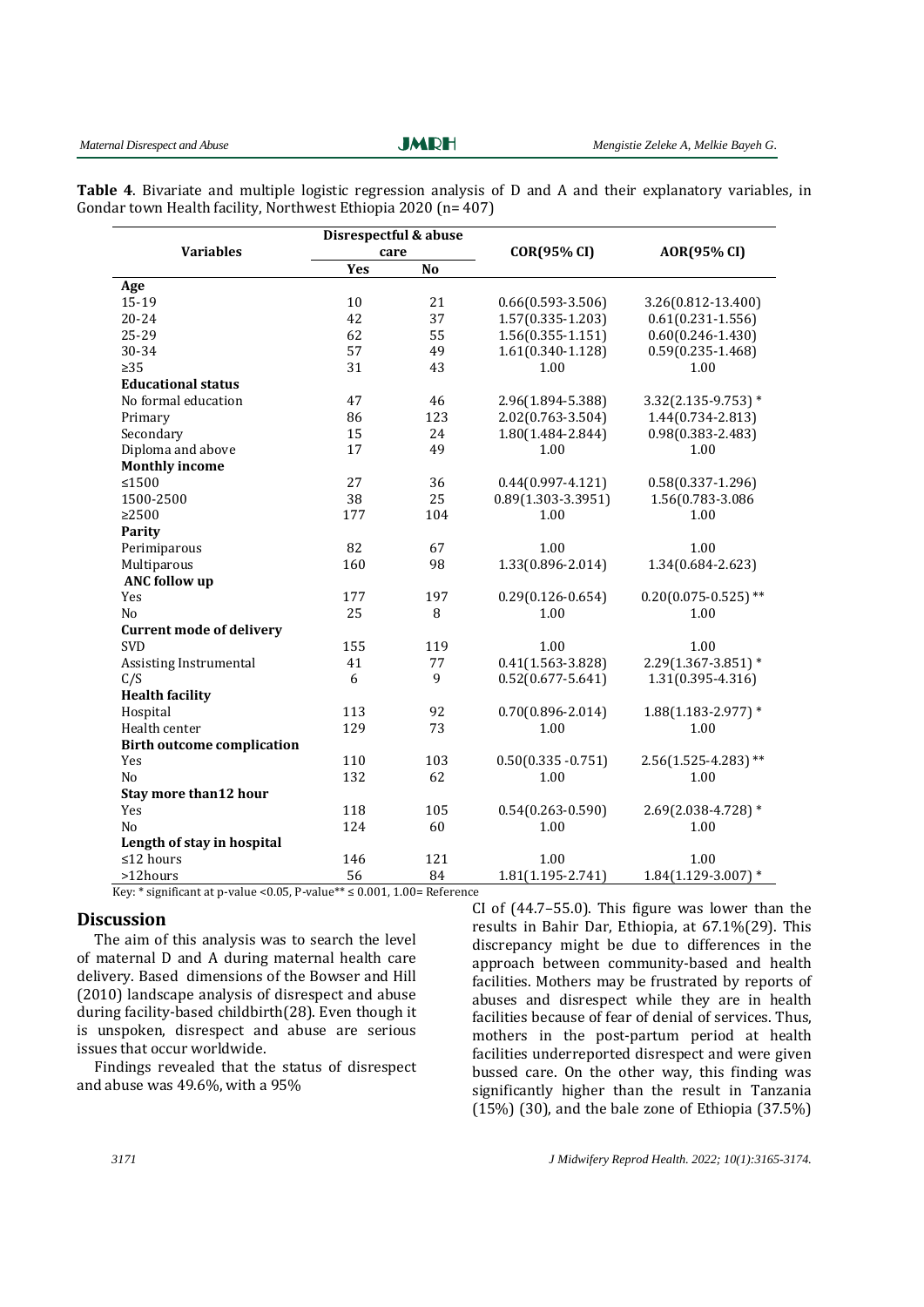(22). This discrepancy might be attributed to the presence of on-the-job training on Respectful Maternity Care (RMC) in the present study, and study participants of the previous study had an average of 12% experience of psychiatric depression during the data collection period (22).Thus, psychiatric depression clients couldn't be differentiated from disrespected and abused care. 

According to this funding, the most happened component of D and A was non-confidential care  $(49.9\%)$ .This result higher than compared to studies done in African countries: Tanzanian at 19% and Nigeria at  $29.4\%$  (30, 31). This could be because of differences in health system management and study population differences. Also, healthcare workers' discipline and compassion were responsible for the observed discrepancies. In addition, this study also revealed that more than one-third  $(35.9\%)$  experienced D and A related to non-consented care. This finding was lower than studies in  $\lim_{x \to 0}$  (51.8%) and Addis Ababa  $(90\%)$  $(21, 32)$ . The difference might be due to the health care providers healthcare providers may have been trained in compassionate, respectful, and caring training that improves the quality of health care services and women may not want to negatively evaluate health workers. This study also reported that not timely (delayed) care was witnessed by 37.6% of postnatal women, which was significantly higher than the resulted in Tanzania of them received not timely care  $(7.9\%)(30)$ .

In the present many factors did not show association between status of disrespectful and abused maternal care in health facilities. However, some factors contributed to disrespectful and abused maternal care in health facilities, which could be individual-level or organizational factors(33). Thus, mothers who had no formal education were associated with higher odds of disrespect and abuse compared to those who had a diploma or above. This showed that mother who had better quality of care in the facility-based child birth intervention, including respectful approach from providers, which supports the likelihood that the intervention was responsible for the reduction in disrespect and abuse. This finding supports that of a study conducted in Nigeria which was revealed that those women who had no formal education were experiencing  $D$  and  $A$  maternity care(34).

Similarly, the present study also reported that mothers who had ANC follow-up during pregnancy were associated with lower odds of maternal disrespect and abuse compared to those who had no follow-up. This finding was in line with those of studies from Addis Ababa, Bahir Dar, Ethiopia, and Tanzania (34-36). On the other hand, deliveries assisted by instruments are associated with higher odds of maternal disrespect and abuse compared to spontaneous vaginal deliveries. This finding was in line with the study Addis Ababa(21). The findings of the current study also showed that mothers who give birth at hospitals are more likely to have disrespected and abused. This might staffs worked in comprehensive referral hospital had more workload and dissatisfaction by overloaded child birth mothers fellows than staffs who work in health center, as result, mothers were not received respectful maternal care and clients' referred from rural health unable to communicate with the staff with timely due to language barriers. This finding was supported by the different previous studies (11, 21). It's also often argued that hospital settings are loaded with the responsibility of providing many referral mothers during childbirth, since hospital facilities are unable to provide the minimum requirements for their health rights and clients' safety(37).

In addition, a current study also showed that mothers who delivered and stayed more than 12 hours in health facilities were more risks to have disrespected and abused during maternal care(5, 24). This could be due to the communication barrier and the healthcare professional's workload that leads to delayed care and follow-up. Moreover, mothers who experienced birth-related complications were associated with higher odds of maternal disrespect and abuse. This result was consistent with that of evidence from Malawi(38). This study was the analytic approach and data was collected on the spot, there was no recall bias. Despite this, the current study is an institutionbased study that could not be generalized to the whole population. This study didn't include the qualitative study design necessary for the triangulation of evidence by assessing beliefs and perceptions of maternal disrespect and abuse.

#### **Conclusion**

Finding revealed that maternal D and A was common during maternal health care service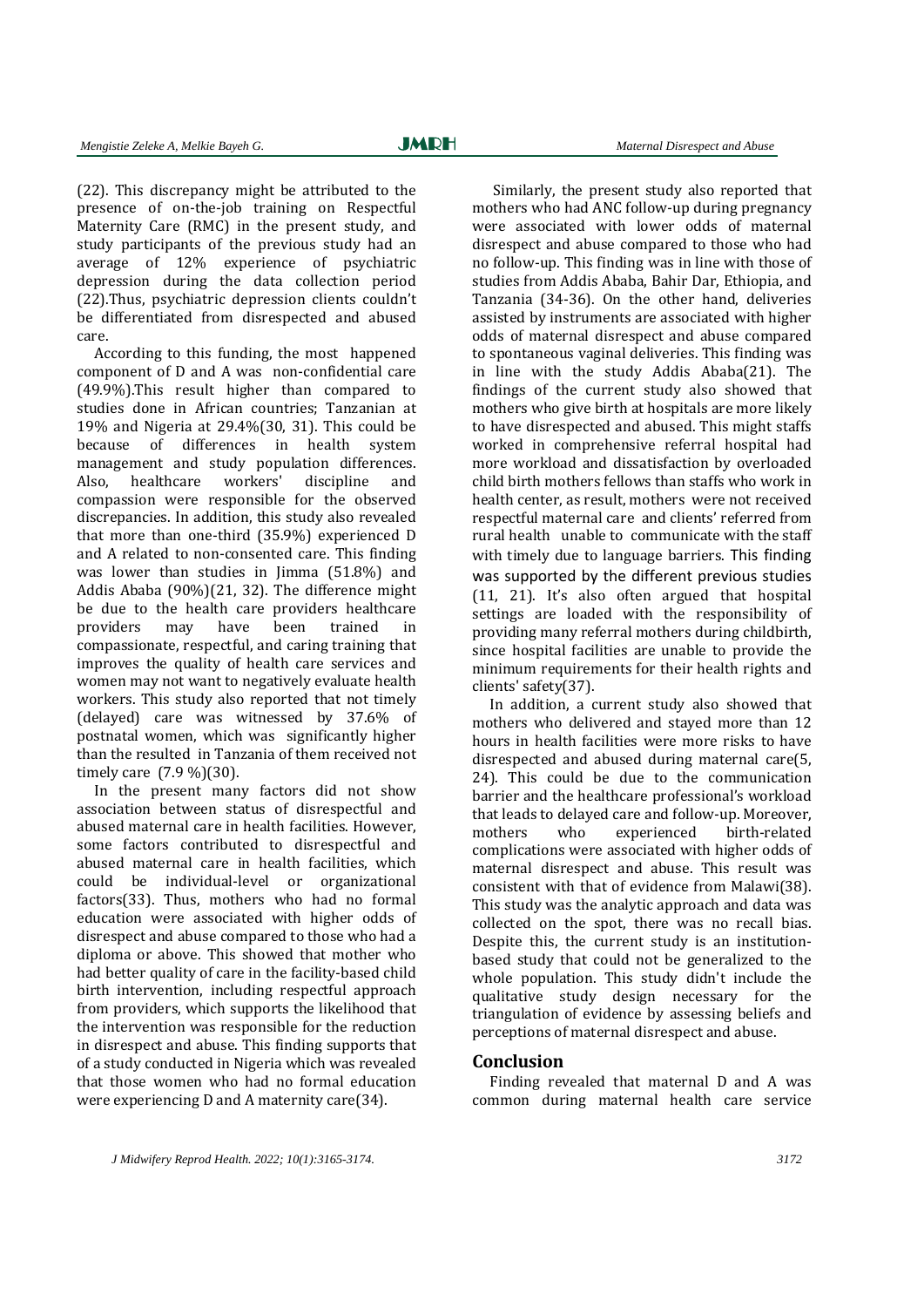provision, of which non-confidential, nonconsented, and delayed care were commonly mentioned disrespects and abuses care. Uneducated mothers had ANC follow‐ups associated with an increased incidence of maternal disrespect and abuse. Conversely, during instrument-assisted delivery, experiencing birth complications, delivering in hospitals rather than health centers, and staving more than twelve hours in health facilities were linked with higher D and A care. Key implication of this finding is that efforts to increase facility-based delivery must address disrespect and abuse to ensure higher utilization and to safeguard women's fundamental rights during facility delivery.

#### **Acknowledgements**

We acknowledge participants, data collectors, supervisors, and health facility manger of health centers and hospital of Gondar town.

## **Conflicts of interest**

Authors declared no conflicts of interest.

#### **References**

1. Filby A MF, Portela A. What prevents quality midwifery care? A systematic mapping of barriers in low and middle income countries from the provider perspective. PLoS One. 2016; 11(5): e0153391.

2. Freedman LP KM. Disrespect and abuse of women in childbirth: challenging the global quality and accountability agendas. Lancet. 2014: 384(9948): e42e44. 

3. Miller S AE, Chamillard M, Ciapponi A, Colaci D, Comande' D, et al. Beyond too little, too late and too much, too soon: a pathway towards evidence-based, respectful maternity care worldwide The Lancet. 2016; 388(10056): 2176-2192.

4. Organization WH. Health in 2015 from MDGs to SDGs. Available from: http://w wwwhoin t/gho/publications/mdgs-sd gs /en/. 2015

5. Innocent IO, a. Emmanuel , O. Ugwu , b. Samuel ,N. Obi, b. Disrespect and abuse during facility-based childbirth in a low-income country. International Journal of Gynecology and Obstetrics. 2015; 128(2): 110-113.

6. Heather E. Rosen PFL, Catherine Carr,etal. Direct observation of respectful maternity care in five countries. BMC Pregnancy and Childbirth 2015; 15(1): 306. 

7. Reis V DB, Catherine Carr C, etail. Respectful maternity care. Washington DC: USAID.

8. Bekele W, Bayou NB, Garedew MG. Magnitude of disrespectful and abusive care among women during facility-based childbirth in Shambu town, Horro Guduru Wollega zone, Ethiopia. Midwifery. 2020; 83: 102629.

9. WHO. Ethiopia Demographic and Health Survey Maryland The DHS program ICF Rockville. 2016.

10. McMahon SA GA, Chebet JJ, Mosha IH, Mpembeni RN, Winch PJ. Experiences of and responses to disrespectful maternity care and abuse during childbirth; a qualitative study with women and men in Morogoro Region, Tanzania . BMC pregnancy and childbirth. 2014; 14(1):1.

11. Gebresilasea Gendisha Ukke MKG, Wanzahun Godana Boynito. Disrespect and abuse of women duringchildbirth in public health facilities in Arba Minch town, south Ethiopia – a cross-sectional study. pLOS one. 2019 Apr 29; 14(4): e0205545. https://doiorg/101371/jour nalpone0205545 2019.

12. WHO. The prevention and elimination of disrespect and abuse during facilitybased childbirth. WHO\_RHR http:///iris/bitstrea m/106 65/ 2016;134588/1. 

13. Adeneye O. A A, Veronica F,T. Babajide. Examining Attitude towards Continuous Assessment Practices among Nigerian Preservice STM Teachers. Journal of Education and Practice. 2013; 4(13): 1735-2222. 

14. Organization WH U. Trends in maternal mortality: 1990 to 2013The World Bank and the United Nations Population Division: executive summary. estimates by WHO, UNICEF, UNFPA, 2014.

15. Tollera DG. National CRC Training Participant Manual. Federal Ministry of health of Ethiopia. 2017.

16. Rockville M, USA: EPHI and ICF. Ethiopia Mini Demographic and Health Survey Ethiopian Public Health Institute (EPHI) [Ethiopia] and ICF. 2019.

17. Atai OP IH, Wakasiaka S, Jebet J, Oyieke J. Prevalence of disrespectful maternity care and abuse among women seeking maternity care services at the Kenyatta National Hospital, Nairobi: A cross-sectional descriptive study. Open Journal of Obstetrics and Gynecology. 2018; 8(06): 610.

18. Azhar Z 00, Masud H. Disrespect and abuse during childbirth in district Guirat, Pakistan: A quest for respectful maternity care. Annals of Global Health. 2017;  $83(1): 1-9.$ 

19. Bhattacharya S SRT. Silent voices: institutional disrespect and abuse during delivery among women of Varanasi district, northern India. BMC Pregnancy Childbirth. 2018; 18(1): 338.

20. Agegnehu Bante KT, Berhanu Seyoumand Abera Mersha. Respectful maternity care and associated factors among women who delivered at Harar hospitals, eastern Ethiopia: a crosssectional study. BMC Pregnancy and Childbirth. 2020: 20: 86.

21. Anteneh Asefa DB. Status of respectful and non-abusive care during facility-based childbirth in a hospital and health centers in Addis Ababa, Ethiopia. BMC. 2015: 12(s12978-015-0024-9): 33.

22. Ashenafi Mekonnen GFaAE. Disrespectful and abusive maternity care during childbirth in Bale zone